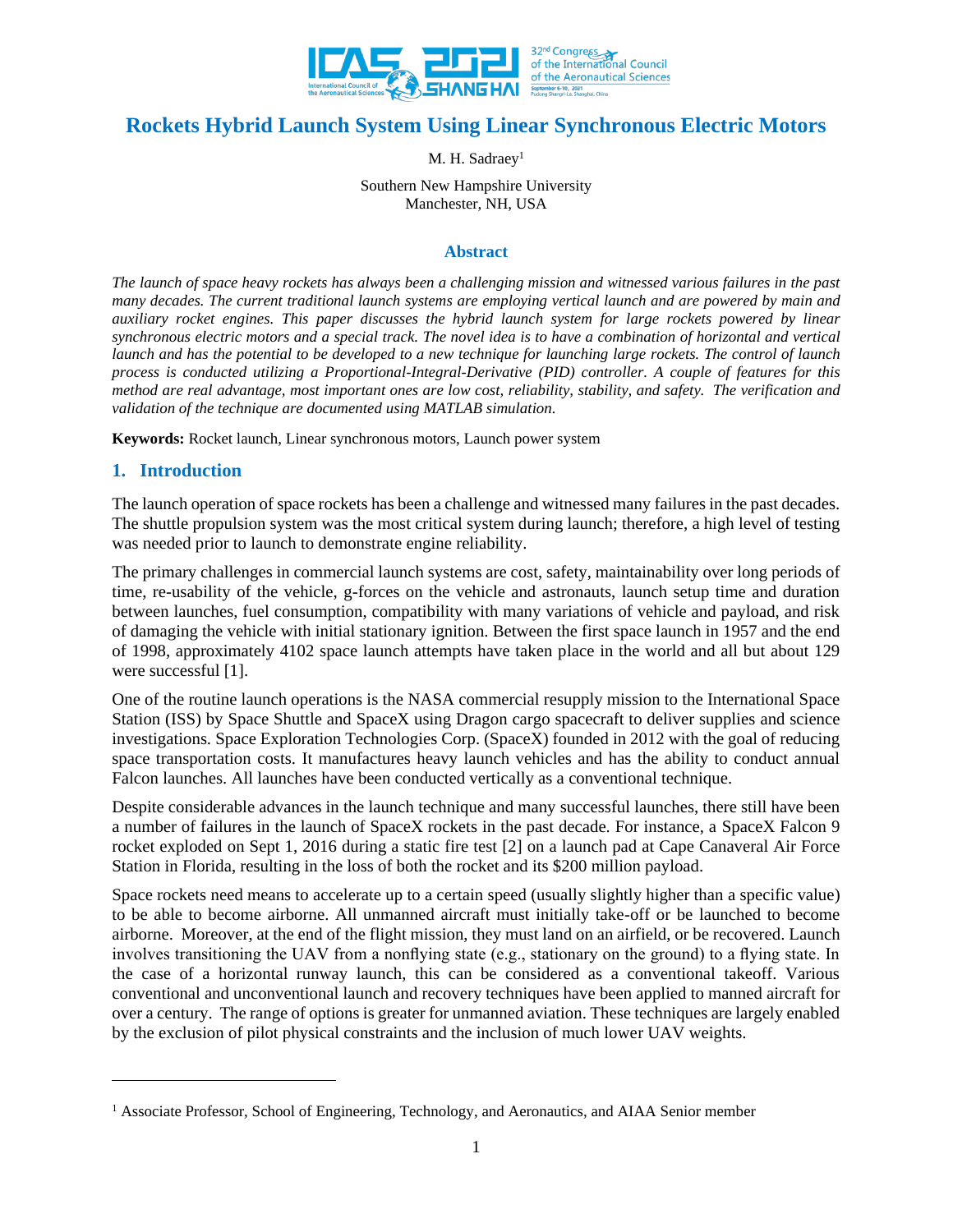Vertical launch methods try to address is the inefficiency of launching a rocket at low-g's, as the time spent in the atmosphere combined with the low velocity and air resistance that absolutely tears through fuel, and therefore storage tanks and rocket boosters which must be jettisoned.

Possible major hurdles for a vertical launch are the possibility of failure, low reliability, high cost, and high g load. Assuming the average person can withstand around 2.5 sustained g's, the amount of fuel required for each vertical launch is immense, and extremely expensive.

A linear synchronous motor (LSM) is a motor by which the mechanical motion is in synchronism with the magnetic field. The force can be generated as an action of traveling magnetic field produced by a polyphase winding and an array of magnetic poles or a variable reluctance ferromagnetic rail. This drive system has long been employed by many urban transportation [10] around the world.

In this paper, LSM is recommended as a source of generating launch thrust. Fundamental construction, feasibility, and development of DC linear motor is presented by [11]. Ref. [12] compares the relative advantages and disadvantages of that linear induction motor and mature linear synchronous motor options for urban and suburban maglev transit systems. Ref. [8] presents a novel method to design a DC-Excited linear synchronous motor. Ref [6] investigated the electric propulsion and its application to space missions including launch system.

In this paper, a novel hybrid launch system for space rockets and UAVs are presented. The governing launch equations, performance analysis, and design technique are provided. In section 2, fundamentals of hybrid launch technique and governing equations will be briefly described. The launch power system using Linear Synchronous Motors are discussed in section 3. The launch control system employing a Proportional-Integral-Derivative (PID) controller is presented in Section 4. The verification and validation of the technique are documented using MATLAB simulation in Section 5.

# **2. Fundamentals of Hybrid Launch Technique**

One solution to solve the complexity of vertical launch is a combination of a few methods, mixed with some technology not currently being used in rockets. The launch track (Figure 1) comprises three segments: 1. Horizontal segment, 2. Circular segment, 3, Vertical/inclined segment. In the Horizontal segment, the rocket/UAV will accelerate along the track using its rocket engine along with the help launch power until reaches V1. In the circular segment, the air vehicle begins to rotate along a circular path until reaches velocity of  $V_2$ . The third segment is the climbing operation of the vehicle until it gains the desired safe launch velocity. This part has a constant angle, either 90 degrees (i.e., vertical) or a value below that angle (i.e., inclined).



Figure 1 - Hybrid launch forces and track segments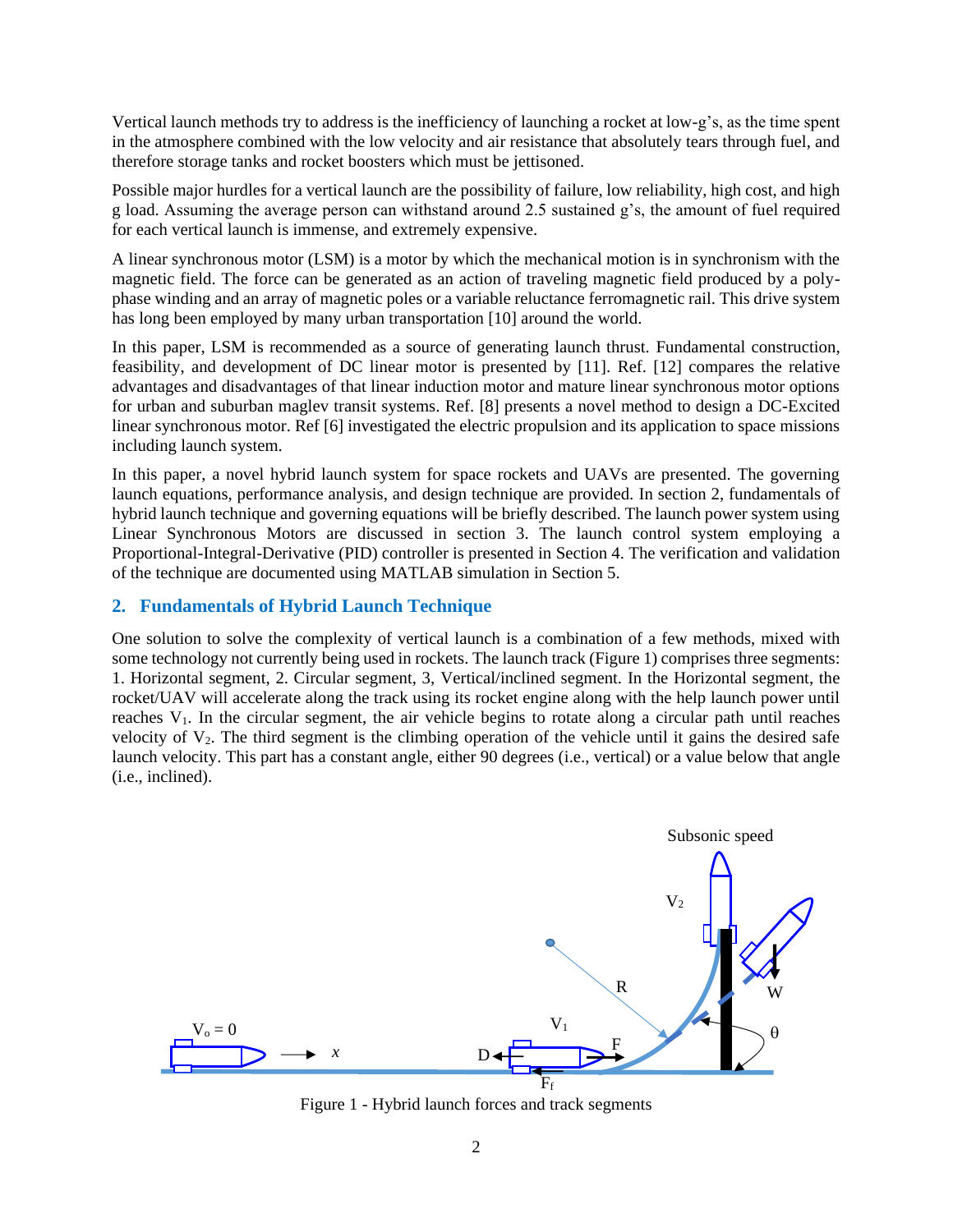After the rocket/UAV is placed at the beginning of the track (with a zero angle of attack and zero speed, Vo), it will wait for a ground control station (GCS) permission. At this stage, the engine is off and the brakes hold the aircraft from moving forward. Soon after the GCS receives permission to launch, the operator pushes the engine throttle to the end position and then releases the brakes. This generates the maximum permissible engine thrust and aircraft begins to accelerate, based on Newton's second law. The prime job of the track at this point is to hold the aircraft inside rails and to avoid any deviation (maintain the straight path).

At this time, remote pilot must quickly decide to continue the flight and control unwanted yaw; or abort the launch. One of factors influencing pilot's decision is the time of mishap, whether it is at the beginning of launch or at the end of horizontal motion (When speed is  $V_1$ ). This operation continues until the aircraft speed reaches a specific speed, called the launch speed  $(V_2)$ . Launch is considered complete when the aircraft has reached a safe altitude, or a steady climb has been established.

In the horizontal  $(x)$  direction, the summation of four horizontal forces is equal rate of change of linear momentum. If the launch force (F) is provided by the launch power system (not by the rocket itself), the rocket mass would be contact. In this case, sum of the forces is equal to vehicle mass times acceleration, a (i.e., rate of change of vehicle speed, V):

$$
F - D - \mu N - W\sin(\theta) = ma = m\frac{dV}{dt}
$$
\n<sup>(1)</sup>

where D denotes the vehicle (plus cart) drag,  $\mu$ N is the friction force (F<sub>f</sub>), W is the vehicle (can include cart) weight, N is the normal force, a is the linear acceleration, m is the mass of vehicle plus cart,  $\theta$  is the launch angle, and  $\mu$  is the friction coefficient between cart and the track. If Linear Synchronous Electric Motors – for generation of thrust - are employed, the friction can be assumed to be zero. The normal force is the algebraic sum of the vehicle weight and aerodynamic lift:

$$
N = W - L \tag{2}
$$

The vehicle lift (L) and drag (D) forces [3] during launch operation are expressed as functions of the airspeed (V), air density  $(\rho)$ , the vehicle reference area (e.g., wing, S):

$$
L = \frac{1}{2} \rho V^2 S C_L \tag{3}
$$

$$
D = \frac{1}{2}\rho V^2 SC_D \tag{4}
$$

where and  $C_L$  and  $C_D$  are the lift and drag coefficients, respectively. The lift and drag coefficients are primarily functions of the vehicle configuration, flight Mach number, and angle of attack, which is the angle between the vehicle axis (or the wing plane) and the launch direction. For wingless rockets or space launch vehicles, reference area is the maximum cross-sectional area normal to the vehicle x-axis.

Typical value for the  $C<sub>D</sub>$  for a rocket with a considerable wing is about 0.01 - 0.03. However, for a wingless rocket, the C<sub>D</sub> is about 0.15 - 0.25. The typical value for C<sub>L</sub> during launch is from 0 to 0.2. For the calculation of  $C_D$  for an air vehicle, the technique provided by Ref. [7] is recommended. By substitution of the velocity  $(V = dS_T/dt)$  into equation 3, and solving for track length  $(S_T)$ , we obtain:

$$
S_{\rm T} = \int_0^{V_2} \frac{mV}{F - \mu N - D - W \sin(\theta)} dV \tag{5}
$$

By plugging drag, lift and weight forces (Equ. 3 and 4) into equation 5, and assuming the engine thrust is constant over the course of launch, we can solve for  $S_G$ . This integration is performed from zero to launch speed  $(V_2)$ .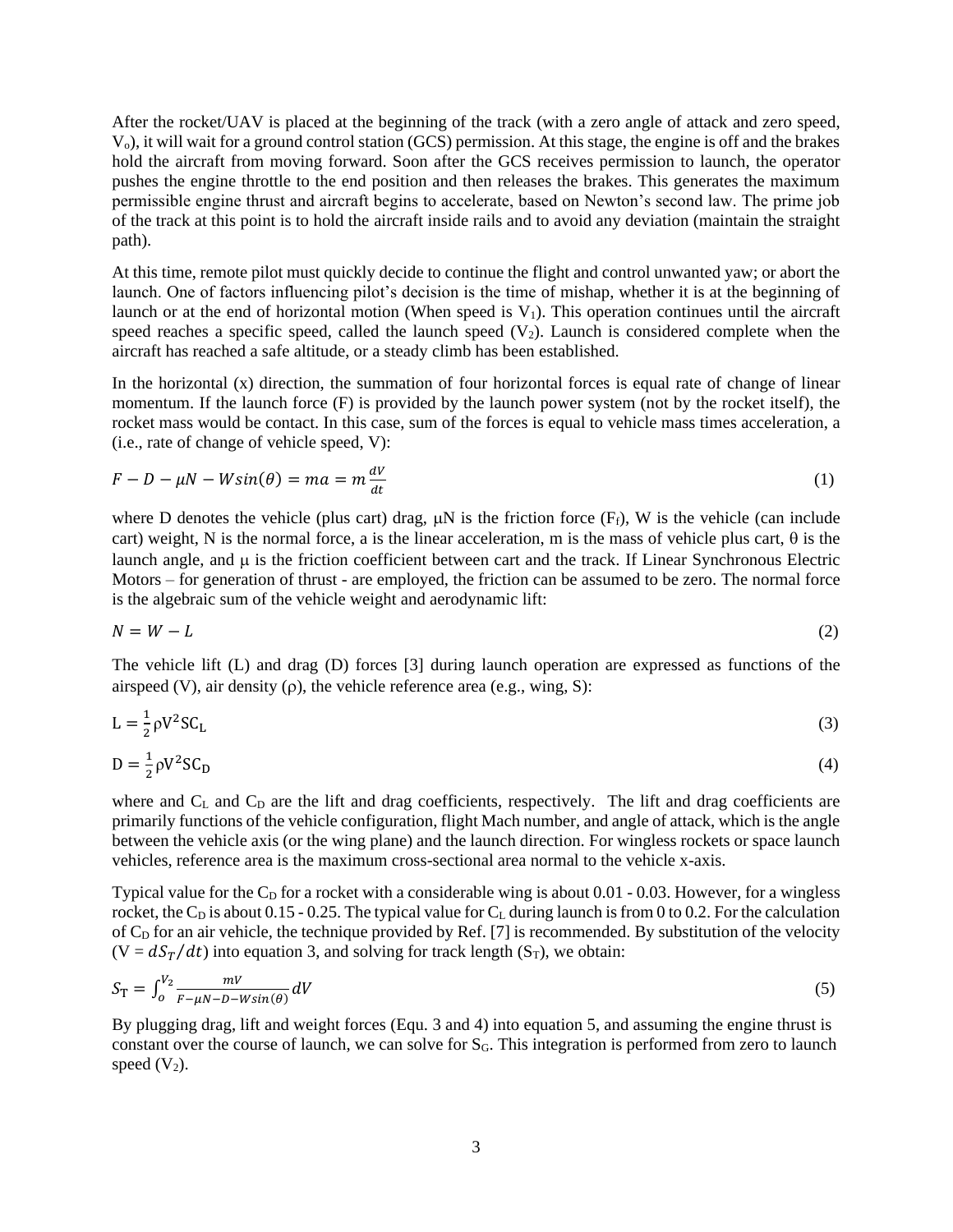$$
S_T = \int_0^{V_2} \frac{mV}{F - mg(\mu + \sin(\theta)) - \frac{1}{2}\rho V^2 S(C_D - \mu C_L)} dV
$$
 (6)

This integration can be directly solved – to find the track length - using a mathematical or engineering software package. Equ (8) can also be utilized to solve for required thrust (F), if the length of track  $(S_T)$  is given.

In the second segment, the vehicle is climbing while rotating about a circular path. This rotational motion will generate a centripetal acceleration  $(a_c)$  and a centrifugal force  $(F_C)$ :

$$
a_c = \frac{V^2}{R} \tag{7}
$$

$$
F_c = m \frac{v^2}{R} \tag{8}
$$

where R is the radius of the circular path (See Figure 1). As the names imply, the centripetal force is applied outward, while the centripetal acceleration will be inward. The centripetal force must be handled by the launch structure as well as the rocket body.

There are two motion accelerations: 1. Linear along x-axis, 2. Centripetal along the radius. These two accelerations must be added as two vectors to determine the total acceleration  $(a_t)$ :

$$
a_t = \sqrt{a_c^2 + a^2} \tag{9}
$$

This acceleration can be non-dimensionalized by diving by gravitational constant (i.e., g).

$$
n = \frac{a_t}{g} \tag{10}
$$

The launch acceleration will significantly influence the rocket structure as well as the installation of payloads, due to imposing inertia force (i.e., g-load). All of the on-board equipment, including sensitive camera, and navigation sensors must withstand this acceleration. Below 2g (i.e.,  $n = 2$ ), the amount of hardening and support needed for the equipment may be ignored. To withstand acceleration beyond 5g, installations require more substantial hardening, and will add to the cost and overall weight.

If the space rocket employs its own rocket engine during launch for generating part of the launch force, the thrust  $[1]$  contributed/provided by rocket engine(s) is:

$$
F = \dot{m}V_2 + (P_2 - P_3)A_2 \tag{11}
$$

where  $\dot{m}$  denotes the rocket engine propellant mass flow rate,  $A_2$  is the cross-sectional area at the nozzle exit,  $V_2$  is the exit velocity, and  $P_2$  is the pressure at the exit, and  $P_3$  is the atmospheric pressure. The internal launch efficiency  $(\eta)$  is:

$$
\eta = \frac{\frac{1}{2}mv^2}{\eta_P P_L} \tag{12}
$$

where V denotes the instant vehicle velocity,  $\eta_p$  is the efficiency of the rocket engines, and P<sub>L</sub> is the launch power of vehicle rocket engines (e.g., chemical power). Due to a longer runway for a hybrid launch, instead of rocket engine, a turbofan engine can also be employed which provides much higher propulsion efficiency with a much lower overall cost. It can be shown that, the hybrid launch technique will provide a much higher efficiency as compared with a vertical launch.

#### **3. Launch Power System**

Design of hybrid launch systems is a challenging task; and requires a large amount of analysis and calculations. The design of launch system begins with development of the problem statement, and to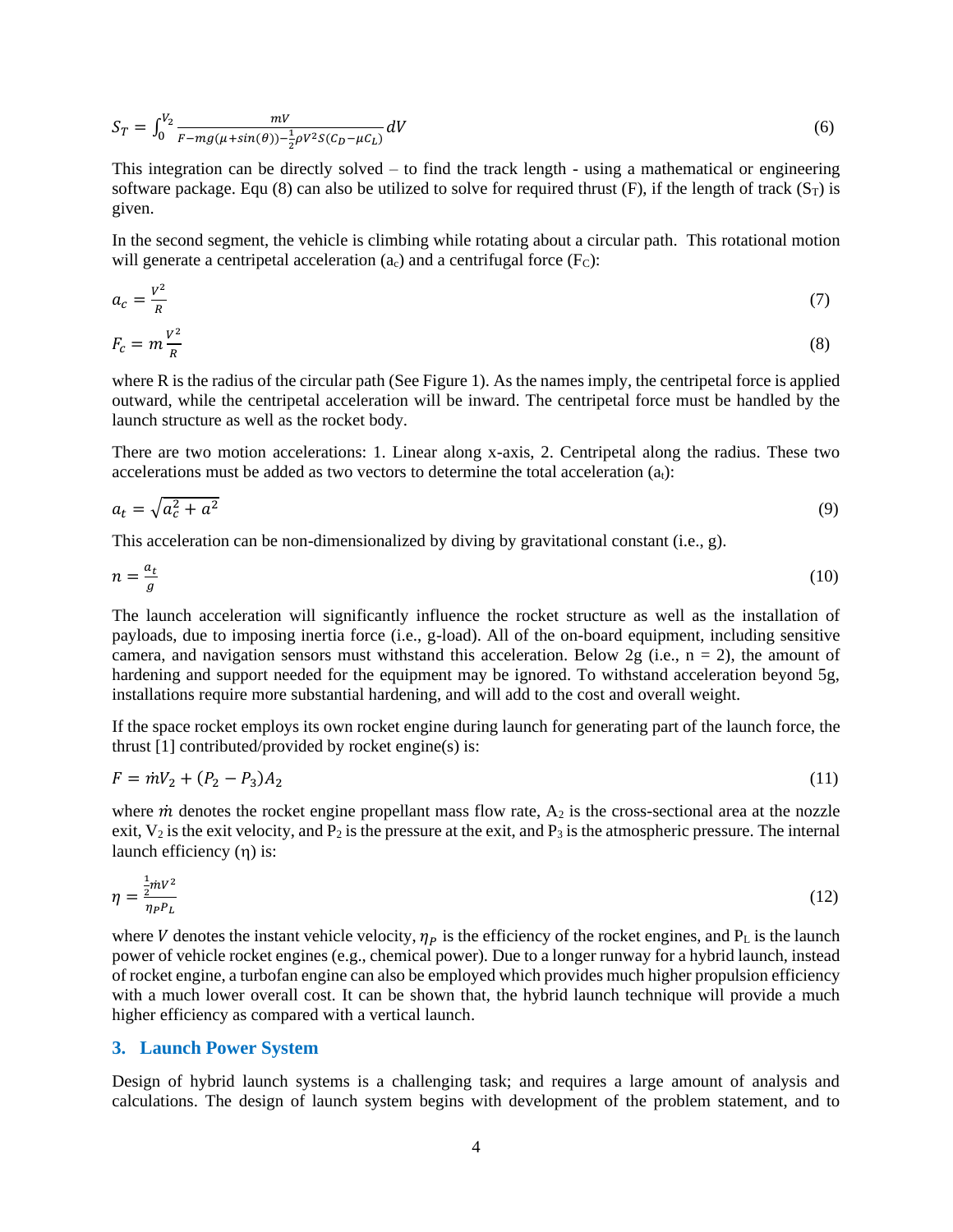formulate the design problem. This activity is based on the given objectives (by customer) and technical requirements (through engineering evaluations). Then, a functional analysis is performed to describe tasks or "functions" to be performed by the launch system and its major components. The functional analysis provides the baseline from which reliability requirements, maintainability requirements, human factor requirements, supportability requirements, and manufacturability requirements are identified. One of the important design requirements for a launcher is the space needed for the operation of the launch unit.

Linear synchronous electric motors have been widely employed in industry applications such as in roller coasters. They can drive a linear motion load without gears and mechanical intermediates. For instance, the Incredible Hulk roller coaster was designed in 1999 by Ing.-Büro Stengel as part of a 1-billion dollar park construction. In this roller coaster, 230 electric motors power a series of drive tires which provides  $0-40$ mph in 2 seconds at a 30° incline, 1 g of acceleration. Moreover, flywheels are used to draw and store energy from the grid evenly. Some characteristics of this roller coaster is provided in Table 1.

| No             | <b>Parameter</b>          | Value (unit)          |
|----------------|---------------------------|-----------------------|
|                | Maximum speed             | 67 mile/hour          |
| $\overline{2}$ | Height                    | 110 ft                |
| 3              | Length                    | 3,700 ft              |
|                | Inversions                |                       |
| 5              | Maximum acceleration      | 4g                    |
|                | Capacity                  | 1,920 riders per hour |
|                | Electric power per launch | 8 MW                  |

Table 1 - Some characteristics of the Incredible Hulk roller coaster

Basically, the idea is that by launching the rocket horizontally, using Linear Synchronous Motors (LSM) and a rail system separate from the rocket itself. The system is using detachable (and recoverable) wings instead of booster engines in order to get the rocket near-vertical, it eliminates the need for the entire first stage of rockets. LSMs are currently in use in amusement parks around the world as a method to launch roller coasters, and they have been proven to be reliable at quickly and smoothly accelerating large payloads hundreds of times a day.

A linear electric motor is a motor that has its stator and rotor unrolled. So, instead of producing a torque, it generates a linear force along its length. In a linear synchronous motor (LSM), the mechanical motion is in synchronism with the magnetic field. LSM drives a load (here, rocket) linearly without a need to gears and mechanical intermediates.

Linear synchronous motors [9] are the low-acceleration, high speed and high-power motors with an active winding on one side of the air-gap and an array of alternate-pole magnets on the other side. Figure 2 illustrates the free-body diagram of a U-channel synchronous linear motor (Top-view).



Figure 2 - Free-body diagram of a U-channel linear synchronous motor

The hybrid launch would be similar to the launch system on an aircraft carrier, except without the need for cables or many moving parts. The rocket would lay attached to a cart (Figure 3) on the rails, and would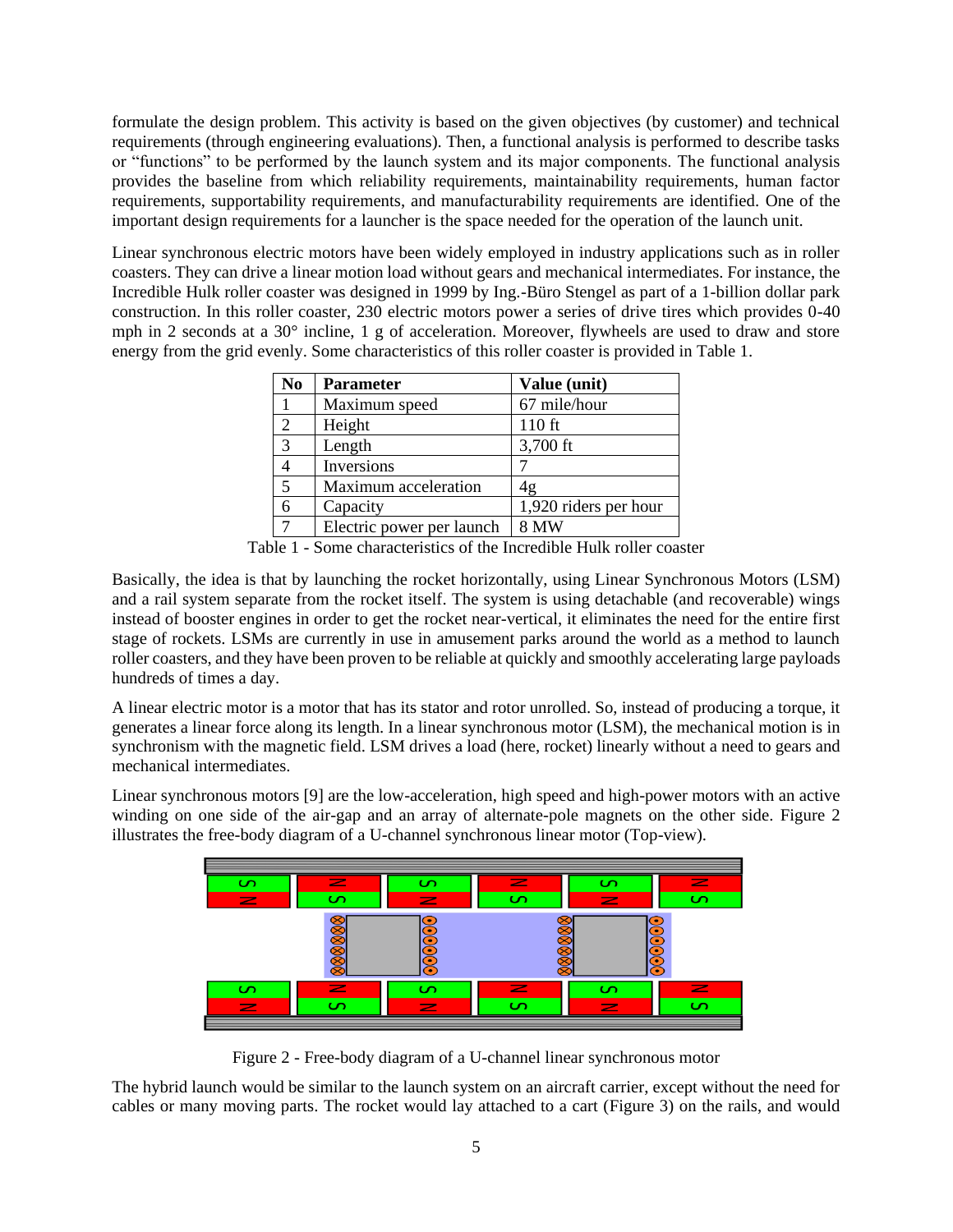accelerate to very high subsonic Mach number, which would only take a few second. The track (rail) contains on-board exciting magnets for LSM. Flux from the exciting magnet interacts with the traveling magnetic wave from the stator to generate launch force.

The launch force is generated as an action of traveling magnetic field produced by a poly-phase winding and an array of magnetic poles or a variable reluctance ferromagnetic rail. The part that generate the magnetic flux or variable reluctance is referred to as salient pole rail [9]. The part that generates the traveling magnetic field is referred to as the armature.

The length of required track is mainly a function of rocket weight, its engine thrust, and launch power. It could be as short as a few hundreds of feet to about 2 miles. LSMs benefit from high efficiency due to low magnetizing current and zero slip. This leads to a significant reduction of inverter rating, resulting in a substantial cost saving.



Figure 3 - Structure of the launch track and elements (back view)

By launching horizontally, not only is g-Force reduced by not accelerating against gravity, but there is plenty of time to abort should something go wrong. Even a power outage of some sort would result in an intense deceleration due to the nature of LSMs. So long as the engine is ignited to a low burn before launch, the aircraft should have no problem getting to a decent angle of ascent and having the engines kick in with a massive head start. Should something go wrong after the point of no return in the launch, the rocket can just burn off its velocity and glide back to earth.

Ref. [8] designed a single-sided WSLSM with a long primary. Three-phase iron-core windings build the primary which extended along the motion path. The rail consists of two parts, energized and not-energized sections. The moving part of the motor has an iron core and excitation electromagnetic poles. The mover is located above the primary with an air-gap to experience a contactless motion along the track. Copper windings have made the mover's electromagnetic poles. The energized section length along the primary is chosen about five times longer than the mover length. The windings are made of copper and laid in the open slots of the primary iron core.

The LSM is selected as a source of generating launch thrust along the track. The model modeling of LSMs nonlinear, long, and complicated. The electromagnetic launch force [8] developed by a LSM is obtained by:

$$
F = \frac{P_{elm}}{u_s} \tag{13}
$$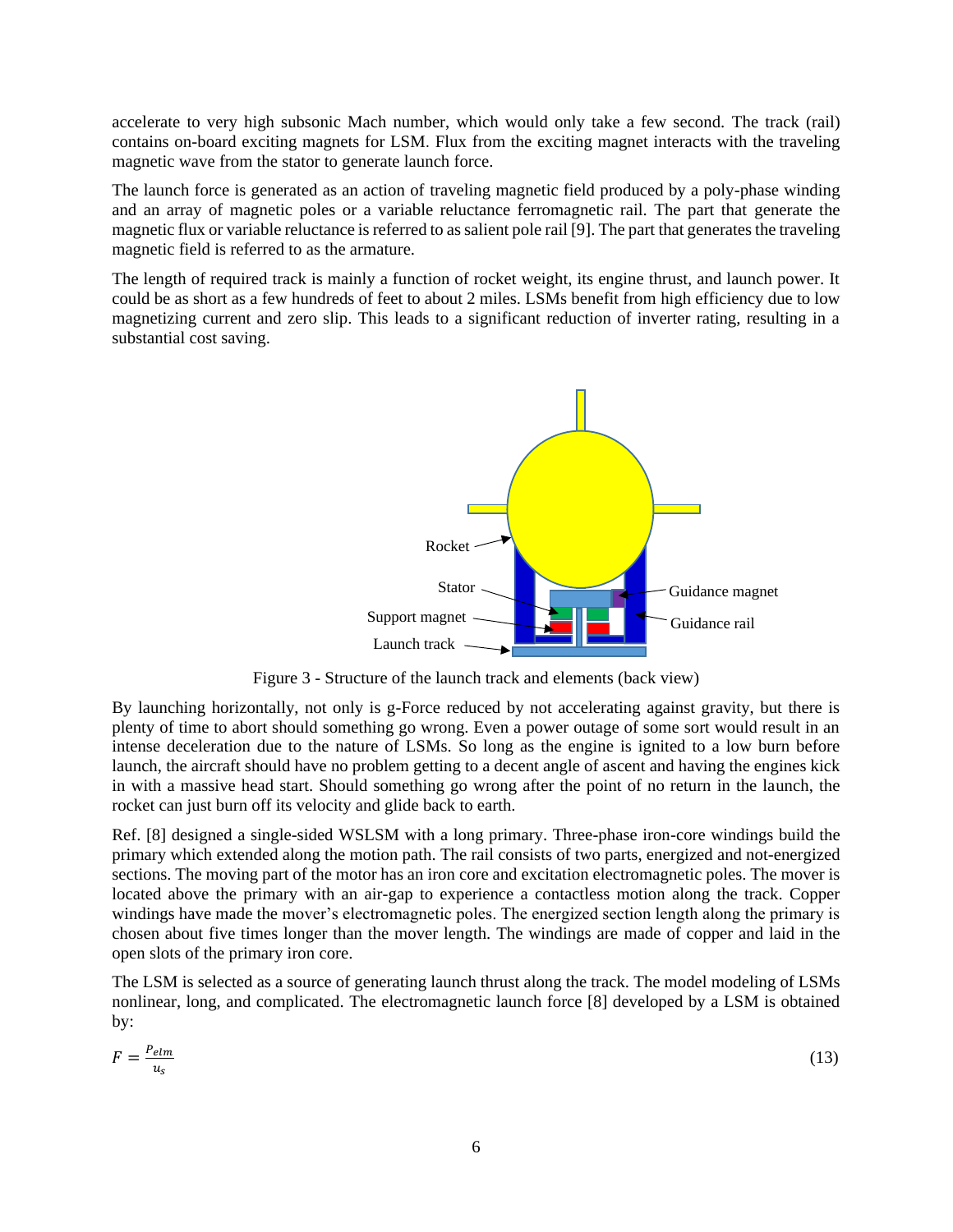where  $P_{elm}$  is the electromagnetic power and  $u_s$  is the synchronous speed. The  $P_{elm}$  and  $u_s$  are functions of frequency of primary supply, the number of armature phase, rms value of the input voltage, and the rms value of armature current.

The electromagnetic power and the synchronous speed [8] are obtained by:

$$
P_{elm} = mV_1I_a \cos(\phi) - mR_1I_a^2 \tag{14}
$$

$$
u_s = 2f\tau \tag{15}
$$

In Equ. 14 and 15, m represents the number of armature phase number,  $cos(\phi)$  is the input power factor,  $I_a$  is the rms value of armature current,  $R_1$  is armature winding resistance, and  $V_1$  is the rms value of the input voltage, f is the frequency of primary supply, and  $\tau$  is the mover (pole) pitch. The armature current is a function of desired launch force  $(F_{des})$ :

$$
I_a = \frac{F_{des}u_s(\frac{1}{\eta} - 1)}{\rho_w l_w i_c} \tag{16}
$$

where  $j_c$  is the amplitude of linear current density,  $\rho_w$  is the electrical resistivity of the primary windings, and  $l_w$  is the primary windings length. The parameter  $\eta$  is estimated in 0 - 1 range and will be finalized during the design.

A major requirement in launch power system design is the ability to operate at various power levels. The original launch power system life requirement could be 100 nominal missions and x number of hours of engine life at nominal thrust or rated power level.

A lower thrust requirement for hybrid launch results in smaller throat for main combustion chamber. This consequently is a significant safety improvement for the main engine by effectively reducing operating pressures and temperatures. This design also incorporates improved cooling capability for longer life which uses high-strength castings.

This launch system has a number of significant advantages as compared with conventional vertical launch. Loading rockets horizontally and setting them up would also take much less time and effort than vertically.

## **4. Launch Control System**

Two important motion parameters need to be controlled during a launch operation: 1. Velocity (V), 2. Acceleration (a). This objective requires a closed-loop feedback control system using an appropriate control law. The goal of control law is to have a near-constant acceleration at start of the launch but ease off slightly at the end. Proximity sensors should be installed at increments along the track to measure and report rocket position and speed to calculate the linear acceleration. For safety reasons, some other parameters such as the armature current  $(I_a)$  of LSMs may be controlled too.

In literature, various aspects of LSMs including their modeling, analysis, design, and control have been discussed. For instance, Ref. [4] has presented the design and characteristic analysis on the short-stator LSM for high-speed Maglev propulsion. Here, we use a linear model, since the objective of this paper is mainly to provide the effectiveness of hybrid launch system.

The block diagram of closed-loop control system of the launch operation is shown in Figures 4. Two blocks of "s" and "1/s" represent differentiation and integration, respectively to derive acceleration from velocity and vice versa. There are motion sensors for three outputs: 1. Position is measured, 2. Velocity is calculated by differentiation of position, and incorporating time of measurement, 3. Acceleration is calculated by differentiation of velocity, and incorporating time of measurement.

The controller sends full-power signal to all motors when triggered. It may be audible for miles, launch extremely fast, and sustain unusually high forces. Various control laws (e.g., optimal, robust, and nonlinear)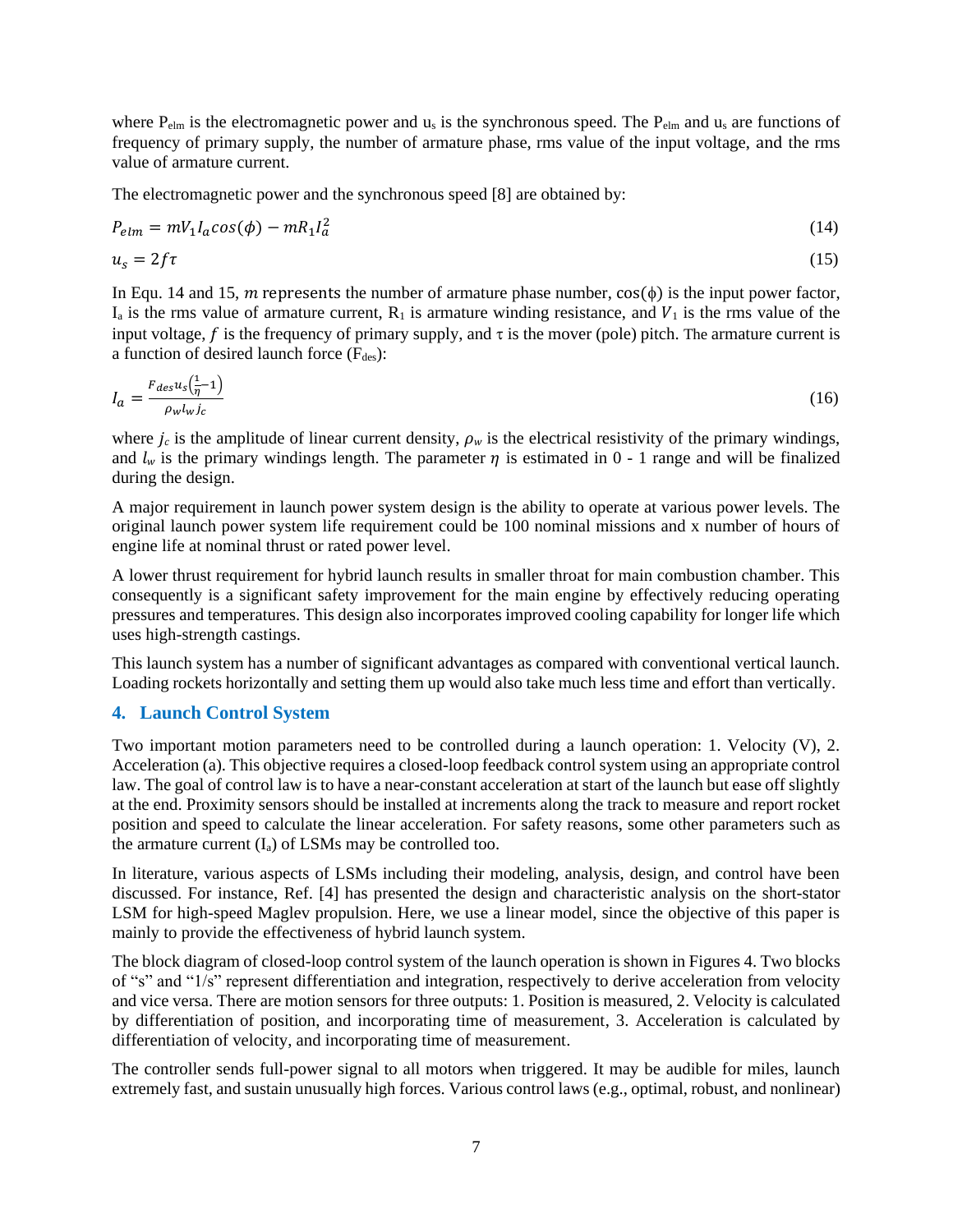may be utilized to effectively control the launch operation. Due to the linear motion of the rocket along the track, a PID control law will suffice in effectively controlling the launch operation.



Figure 4 - Block diagram of control system of the launch operation

Launch section is controlled via a Proportional-Integral-Derivative (PID) controller. Two objectives of control are: 1. Keep the acceleration below 3g, 2. Keep the launch speed to follow the desired velocity profile and keep it below Mach 1. Rocket weight plays a major role in PID parameters due to incline angle. The controller is generating a signal to the actuators (i.e., LSM) based on a PID control law. The PID gains are functions of LSM features and rocket weight. Tabular values for PID gains may be determined for various rockets weights. The main output of the PID controller is the rms value of armature current  $(I<sub>a</sub>)$  of LMSs, which will be the input to the LMSs. The main output of the LMSs and the track is the launch force (F), which will be the input to the rocket.

To reduce "jerk", we need to have an overdamped velocity profile. To have a successful launch, the wind speed and direction should be measured at the launch sight and incorporated in the control process. To avoid any need for vehicle yaw control, a long rail track can be constructed. Otherwise, a rudder is needed to provide directional trim/control during horizontal segment of the launch.

# **5. Simulation and Results**

In order to validate the design outcome, a hybrid launch system including a linear model of LSM for launching a rocket with a mass of 1,000 kg has been simulated by matlab Simulink. It is desired that the rocket reaches the velocity of 100 m/sec along the track before the end of launch operation.

The simulation is presented to demonstrate the efficacy of the proposed launch system with the control algorithm. Figures 5 through 10 illustrate the simulation results for: 1. LSMs current in Amps, 2. Velocity of rocket in m/sec, 3. Vehicle non-dimensionalized acceleration, 4. Rocket displacement in meter, 5. Force generated by LSM in kN, and 6. Electric power provided to LSMs in MW, respectively. It is assumed that voltage for LSMs is 240 Volts.



Figure 5 - Variations of LSM current (in Amps) as a function of time (in seconds)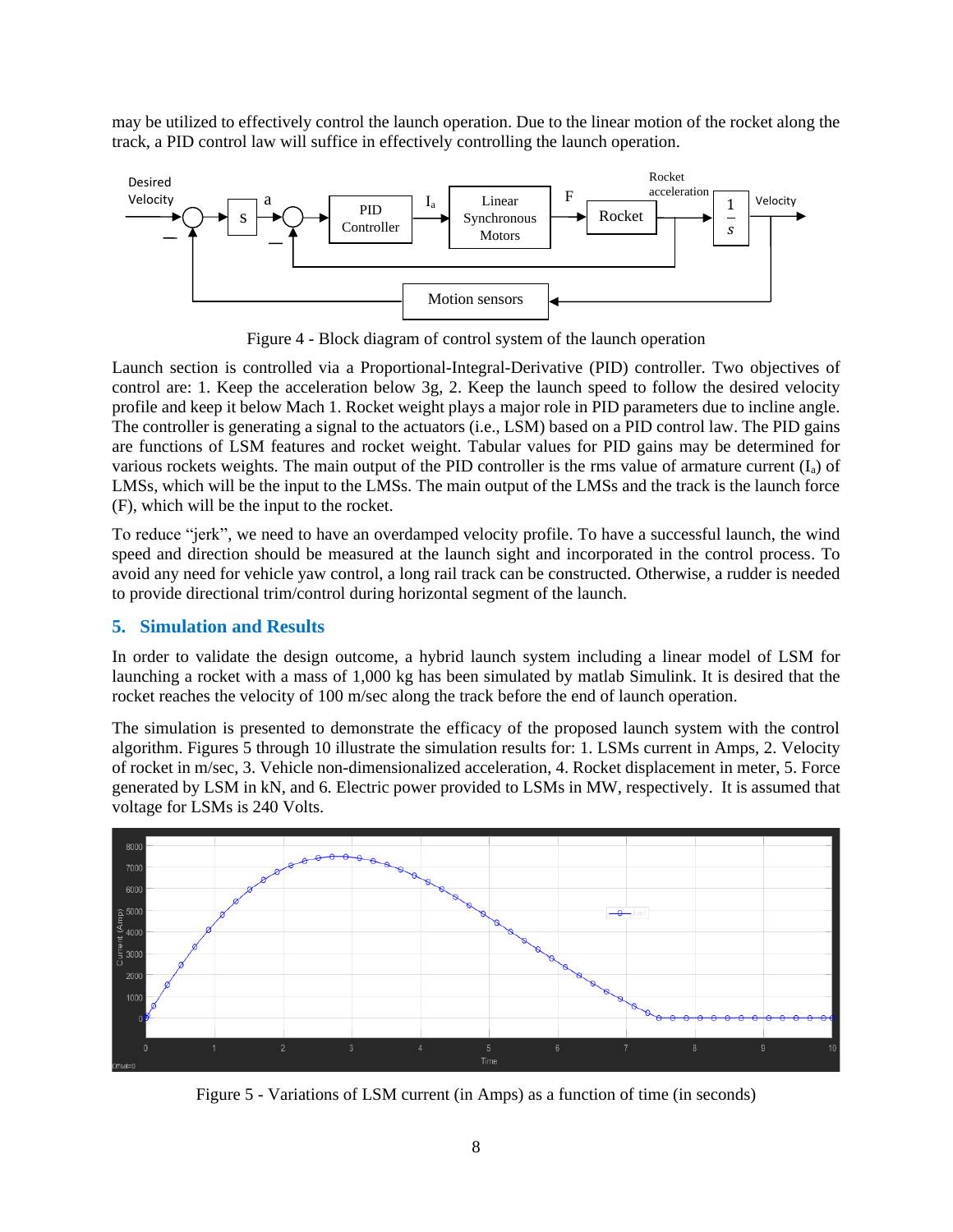From figure 5, the maximum current is about 7,500 Amps at 2.8 seconds to the launch. When the rocket reaches the desired velocity, the LSMs current is reduced to almost zero.



Figure 6 - Variations of rocket velocity (in m/sec) as a function of time (in seconds)

In Figure 6, the desired velocity of 100 m/sec (blue line) is a given value and shown. It can be seen that the rocket reaches this velocity in about 3.7 seconds (intersection of red graph with blue line) and continue to increase to about 125 m/sec due to the rocket linear momentum. Since no brake is considered in the launch system, the velocity is not reduced back to 100 m/sec during launch.



Figure 7 - Variations of vehicle non-dimensionalized acceleration as a function of time (in seconds)

As shown in Figure 7, the maximum non-dimensionalized acceleration i.e., (in g) is about 3.5, it happens in the beginning of launch. When the vehicle reaches the desired velocity, the acceleration will become zero.



Figure 8 - Variations of vehicle displacement (in m) as a function of time (in seconds)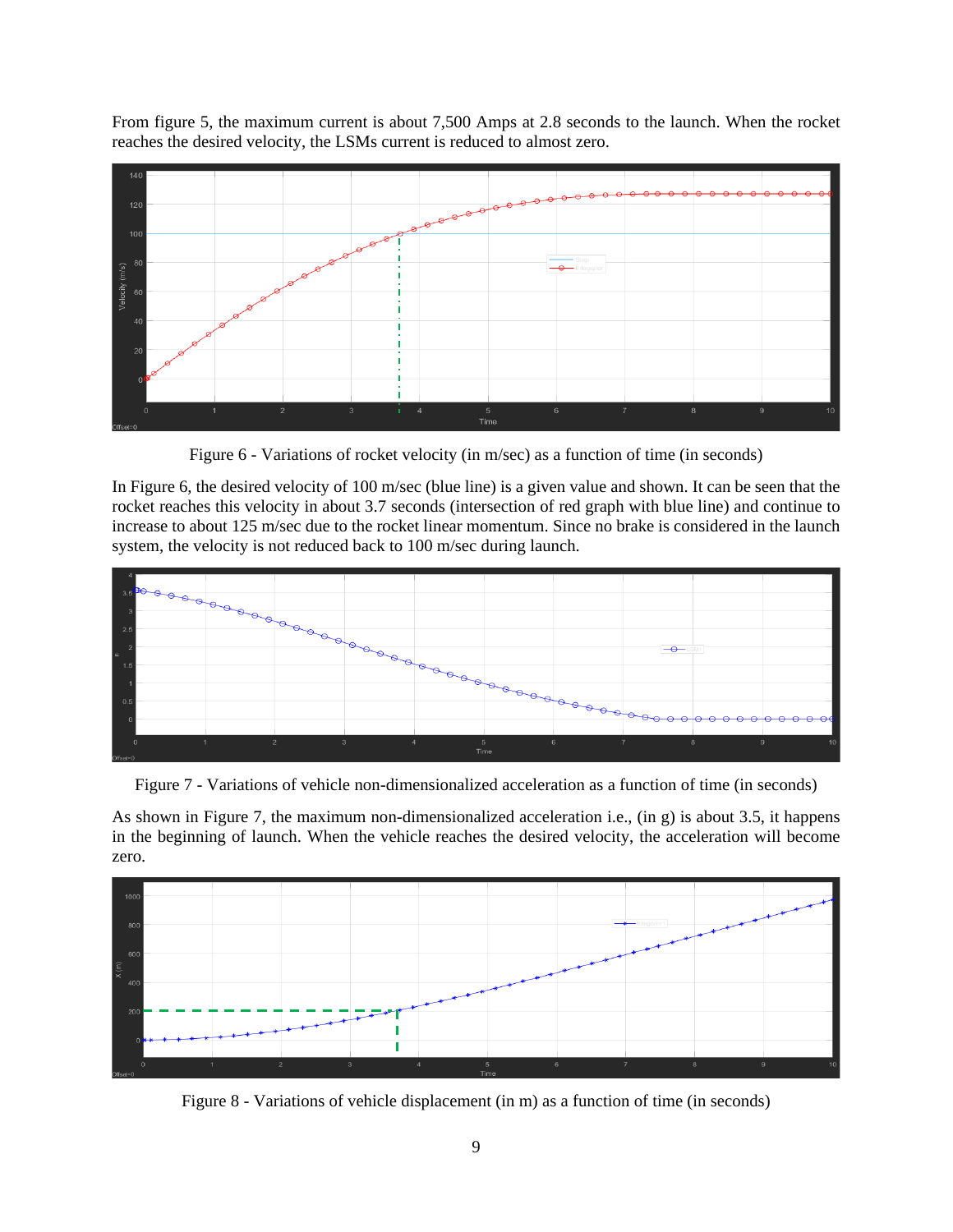As shown in Figure 8, the rocket reaches 100 m/sec in about 200 meters. The rocket continues to move (due to conservation of linear momentum). However, after 10 seconds, the vehicle has displaced about 950 m. From this part of the simulation, it is concluded that a launch track with the length of 200 meters is required to launch a ticket with a mass of 1000 kg. To have a launch site for rockets with various masses and weights, a longer lunch track should be constructed.



Figure 9 - Variations of the LSMs generated force (in kN) as a function of time (in seconds)

As Figure 9 indicates, the maximum force generated by LSMs is 35 kN at the beginning of launch. When the vehicle reaches the desired velocity, this force will become almost zero. Afterward, a small amount of force is needed to cover the track friction and rocket drag.



Figure 10 - Variations of the electric power (in MW) as a function of time (in seconds)

As shown in Figure 10, the maximum electric power provided to LSMs is 1.75 MW after about 2.8 seconds. BTW, the rocket engine of the vehicle should be started when the vehicle reaches the desired velocity (i.e., before rocket reaches the end of launch track). However, if the rocket own engine is operating along the track (concurrent with LSMs), the vehicle will have a much faster velocity at the end of the launch operation.

By examining the simulation results, one can conclude that hybrid launch operation is feasible. Via the PID controller, the rocket is tracking and following the desired velocity on the track. For other rockets with different weights, the PID gains should be adjusted/changed. As the simulation results indicate, the hybrid launch operations using LSMs is successful. Since, the vehicle is along a horizontal/vertical track and uses a special rail connection, the rocket is stable and reliable.

Moreover, this system can be employed over and over again for various rockets, so the overall launch cost is much lower than a vertical launch. The investment for the track and LSMs is for a long run application. Furthermore, there is no possibility of explosion by rocket engines, since the launch power system is of electric type. Thus, this hybrid launch system is highly safe.